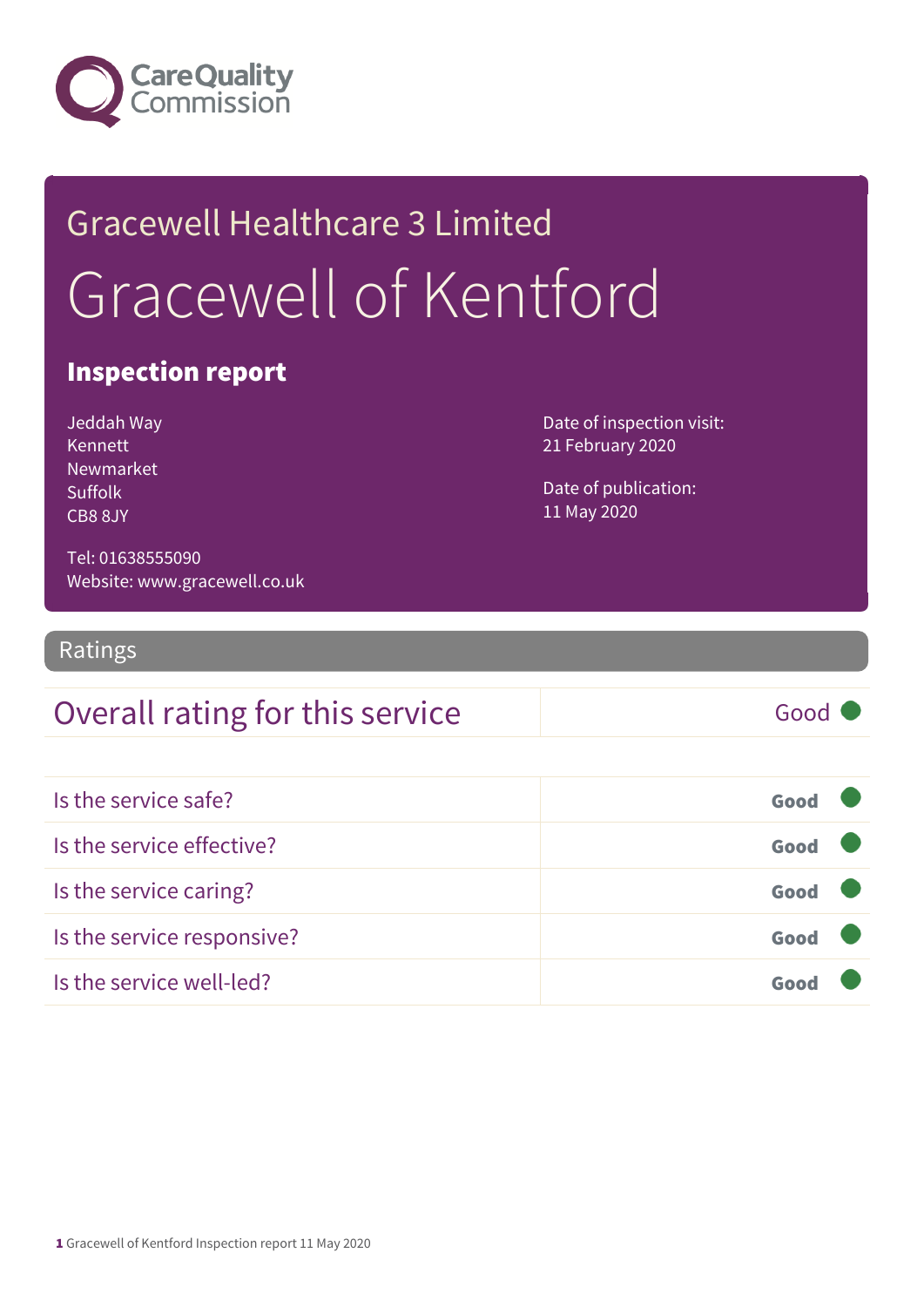### Summary of findings

### Overall summary

#### About the service

Gracewell of Kentford is a care home providing personal and nursing care to up to 88 older people who may also live with dementia, physical or mental health needs. Accommodation is across three separate floors. At the time of the inspection there were 81 people living at the home.

#### People's experience of using this service and what we found

People received planned care which improved their wellbeing from staff who considered and used their knowledge of what mattered to people, to provide person-centred individualised care. People knew they were important and well cared for because the staff took time to understand and get to know them, their histories and celebrated their unique life experiences. We saw positive rapports and strong bonds had developed between the people living at Kentford Manor and the staff supporting them. People using the service told us staff were kind and understanding and relatives told us staff's kindness also extended to them.

Staff showed commitment to supporting people and spoke with a high degree of warmth about the people they cared for. People were empowered to make their own decisions about the care they wanted, and their relatives were consulted appropriately. Where people needed extra support to make decisions, this was provided by staff who knew people and their preferences well. People were treated with respect and staff were proactive in supporting people's right to independence and privacy.

Each person had a personalised care plan which had been written from a detailed assessment of their needs and also their choices and views of how they wished to be cared for. People had a wide range of opportunities to do things they enjoyed, based on their preferences. People's communication needs were identified, and assistance was provided to enable people to express themselves in their preferred way. Systems were in place to take learning from any concerns or complaints and people and relatives were confident staff would address these. Staff were supported to provide good care at the end of people's lives.

Each person had a recorded risk assessment to inform staff how to lessen the risk and care for the person. There were enough staff available to meet people's needs throughout the day and night. Medicines were managed safely by staff who had received appropriate training. The service was clean and well maintained.

Staff had been provided with training and developed skills which clearly linked to the needs of the people supported at Kentford Manor. People enjoyed their mealtime experiences, which reflected their choices, and people were provided the assistance they required so they would have enough to eat and drink to remain well. Appointments with health and social care professionals were planned and also could be arranged promptly when required. People were supported to have maximum choice and control of their lives and staff supported them in the least restrictive way possible and in their best interests; the policies and systems in the service supported this practice.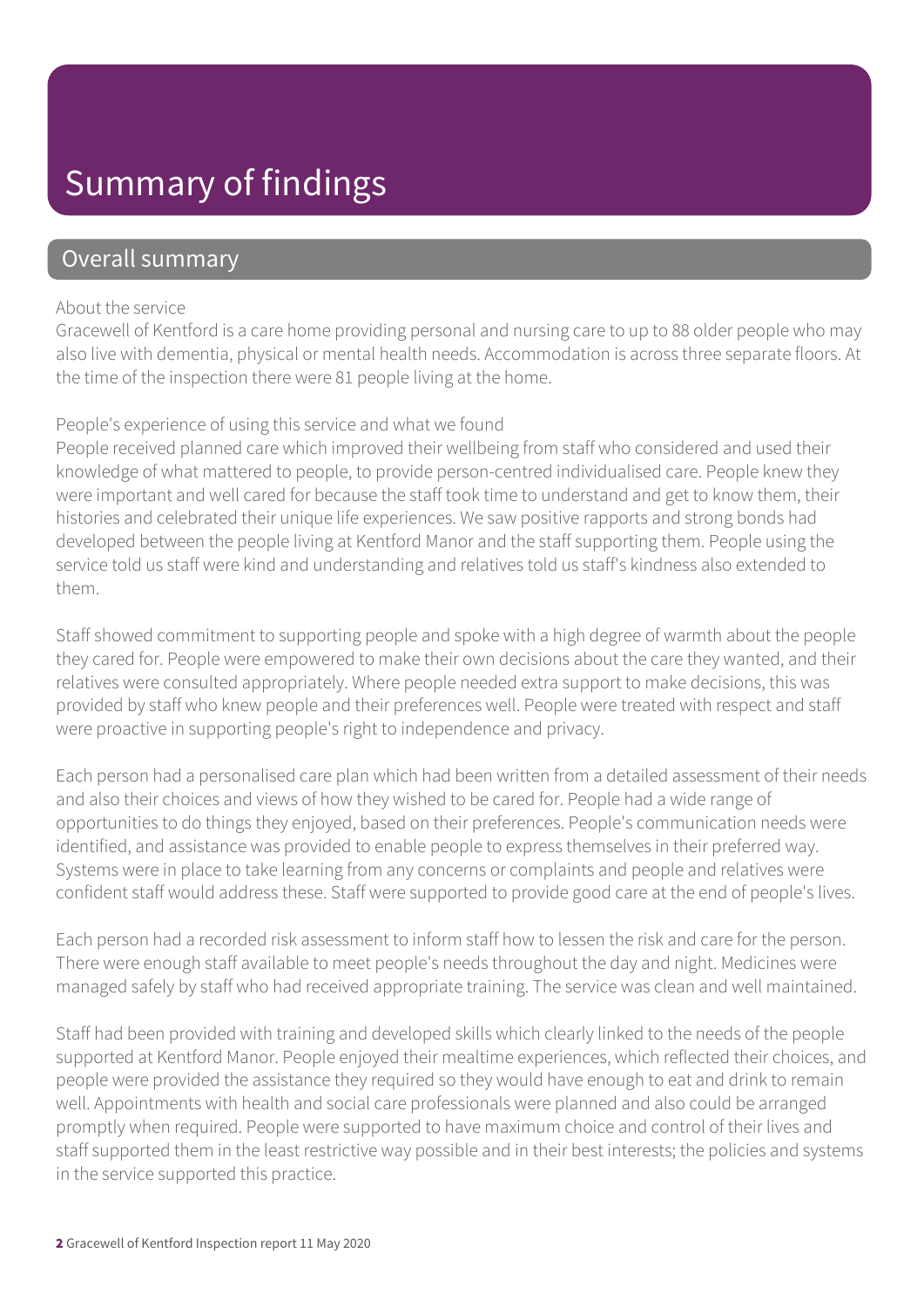People and relatives told us the service was well managed because of the experience and caring nature of the senior team and staff. There registered manager met with the senior staff each day and there was a service governance system which included carrying out quality checks to assure care was being carried out safely and to take any action to improve the service as identified.

Rating at last inspection

The last rating for this service was Good, (published 1 September 2017).

Why we inspected

This was a planned inspection based on the previous rating.

#### Follow up

We will continue to monitor information we receive about the service until we return to visit as per our reinspection programme. If we receive any concerning information we may inspect sooner. For more details, please see the full report which is on the CQC website at www.cqc.org.uk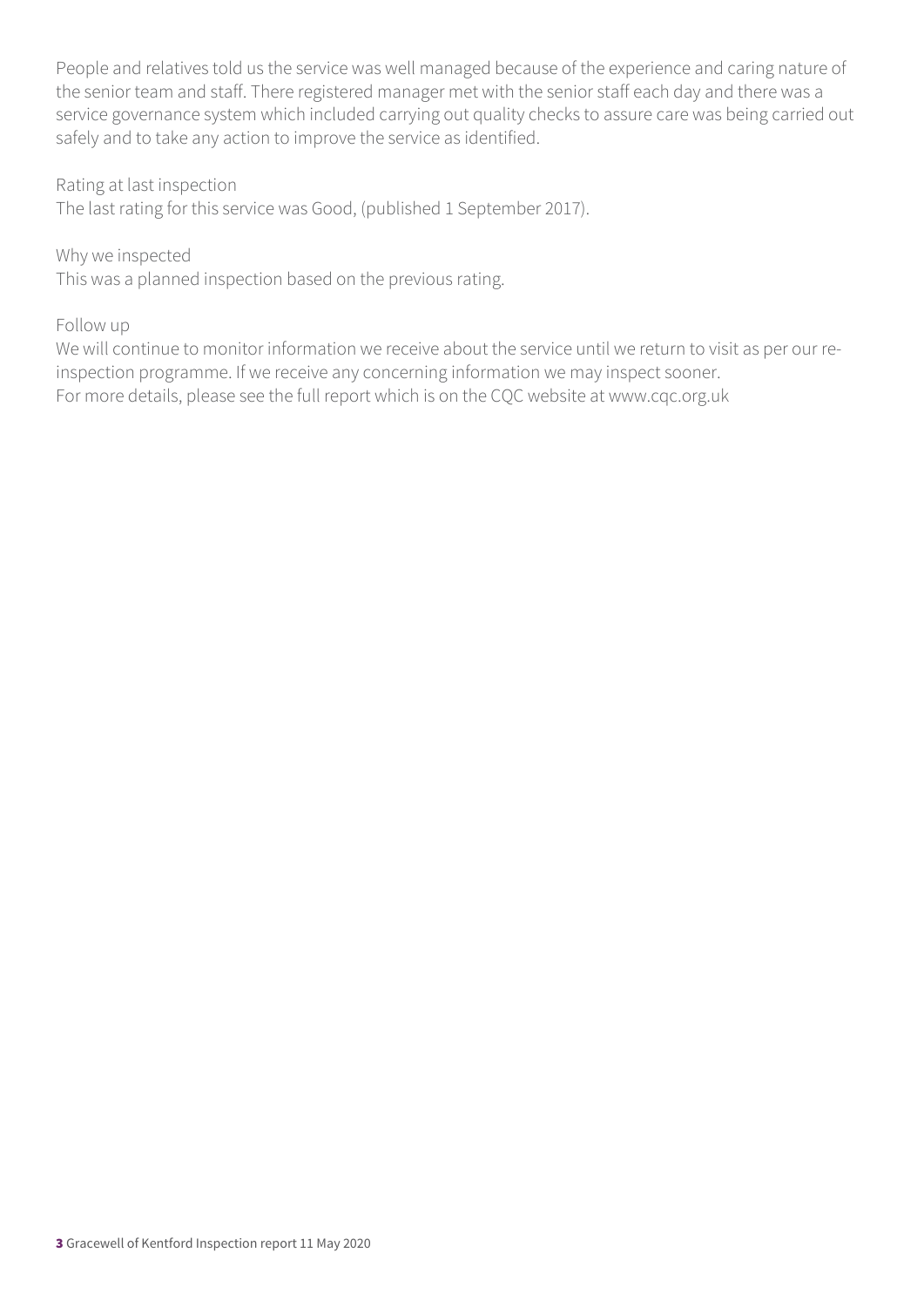### The five questions we ask about services and what we found

We always ask the following five questions of services.

| Is the service safe?<br>The service was safe.                                                                | Good |
|--------------------------------------------------------------------------------------------------------------|------|
| Details are in our safe findings below.                                                                      |      |
| Is the service effective?<br>The service was effective.<br>Details are in our effective findings below.      | Good |
| Is the service caring?<br>The service was exceptionally caring.<br>Details are in our caring findings below. | Good |
| Is the service responsive?<br>The service was responsive.<br>Details are in our responsive findings below.   | Good |
| Is the service well-led?<br>The service was well-led.<br>Details are in our well-Led findings below.         | Good |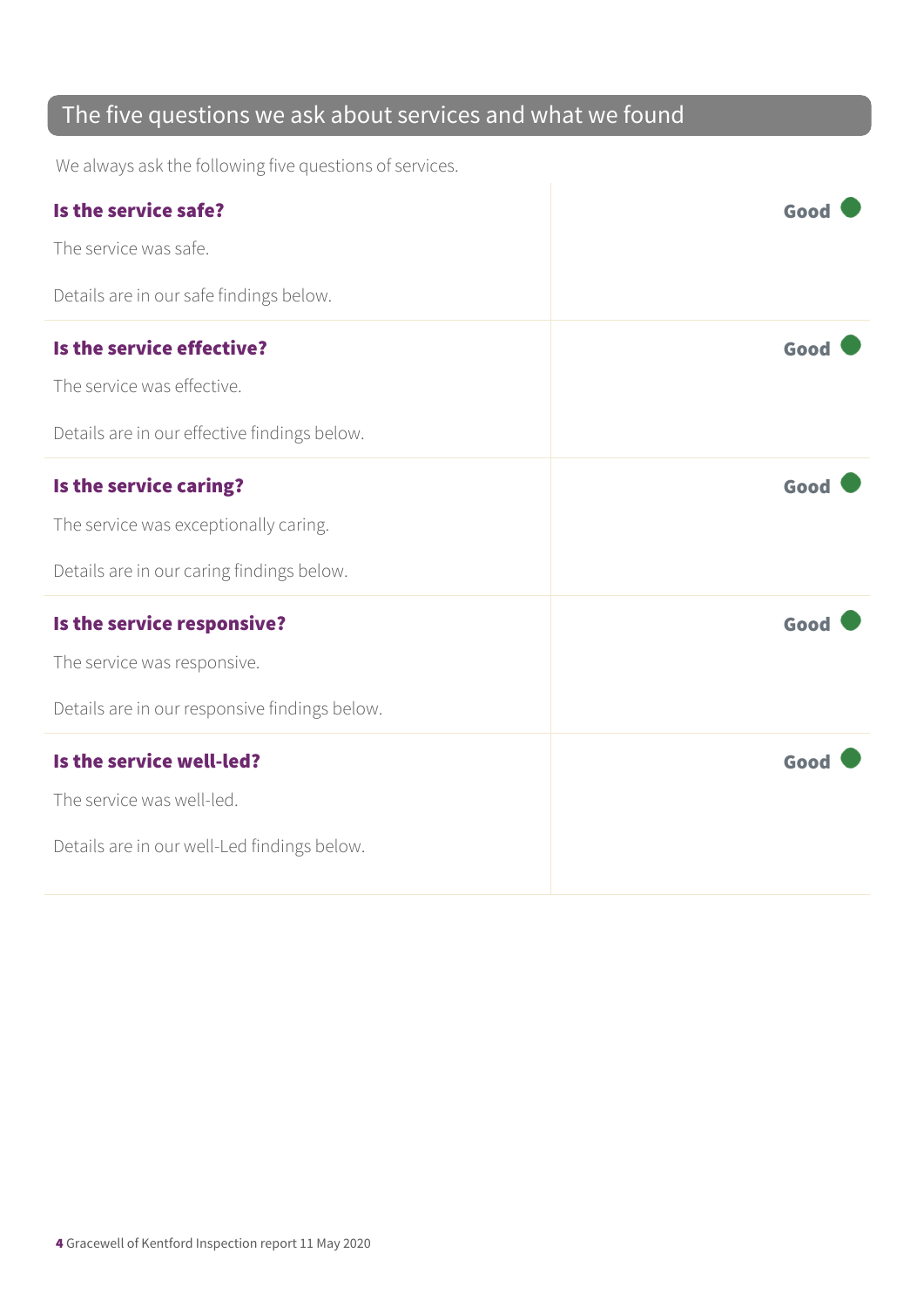

# Gracewell of Kentford

### Detailed findings

### Background to this inspection

#### The inspection

We carried out this inspection under Section 60 of the Health and Social Care Act 2008 (the Act) as part of our regulatory functions. We checked whether the provider was meeting the legal requirements and regulations associated with the Act. We looked at the overall quality of the service and provided a rating for the service under the Care Act 2014.

#### Inspection team

This inspection was undertaken by an inspector manager, an inspector, an assistant inspector and an expert by experience. An Expert by Experience is a person who has personal experience of using or caring for someone who uses this type of care service.

#### Service and service type

Kentford Manor is a 'care home'. People in care homes receive accommodation and nursing or personal care as a single package under one contractual agreement. CQC regulates both the premises and the care provided, and both were looked at during this inspection.

The service had a manager registered with the Care Quality Commission. This means that they and the provider are legally responsible for how the service is run and for the quality and safety of the care provided.

Notice of inspection This inspection was unannounced.

#### What we did before the inspection

We used the information the provider sent us in the provider information return. This is information providers are required to send us with key information about their service, what they do well, and improvements they plan to make. This information helps support our inspections. We contacted the Local Authority and Healthwatch for information they had about the service to help us plan the inspection. Healthwatch is an independent consumer champion that gathers and represents the views of the public about health and social care services in England. We used all of this information to plan our inspection.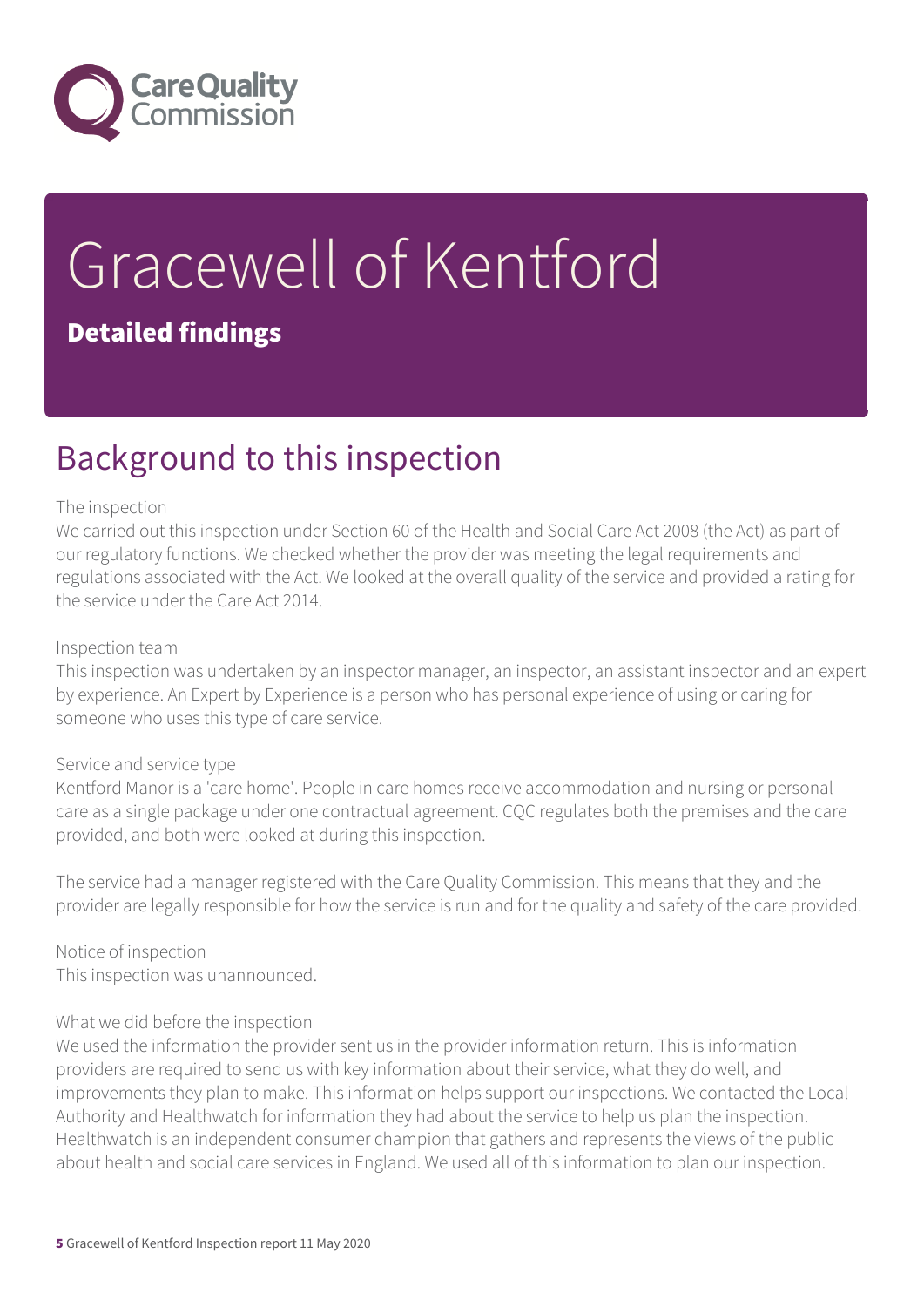#### During the inspection

We spoke with 12 people who lived at the service and eight relatives about their experience of the service provided. We spoke with the registered manager, the deputy manager, head of care, head of administration, one qualified nurse, one senior carer, two care assistants, two activities staff, one maintenance staff and one housekeeper. We used the Short Observational Framework for Inspection (SOFI). SOFI is a way of observing care to help us understand the experience of people who could not talk with us.

We reviewed a range of records. This included five people's care records and multiple medication records. We saw records relating to the management of the service. These included minutes of meetings with staff and checks undertaken by the registered manager and senior staff on the safety and quality of care, such as audits and surveys relating to the quality of care. We also saw accidents and incidents reports and systems used to manage complaints. In addition, we reviewed the compliments which had been received by staff

#### After the inspection

We sought clarification from the provider to validate evidence found which was supplied the day after the inspection. We looked at training data and quality assurance records.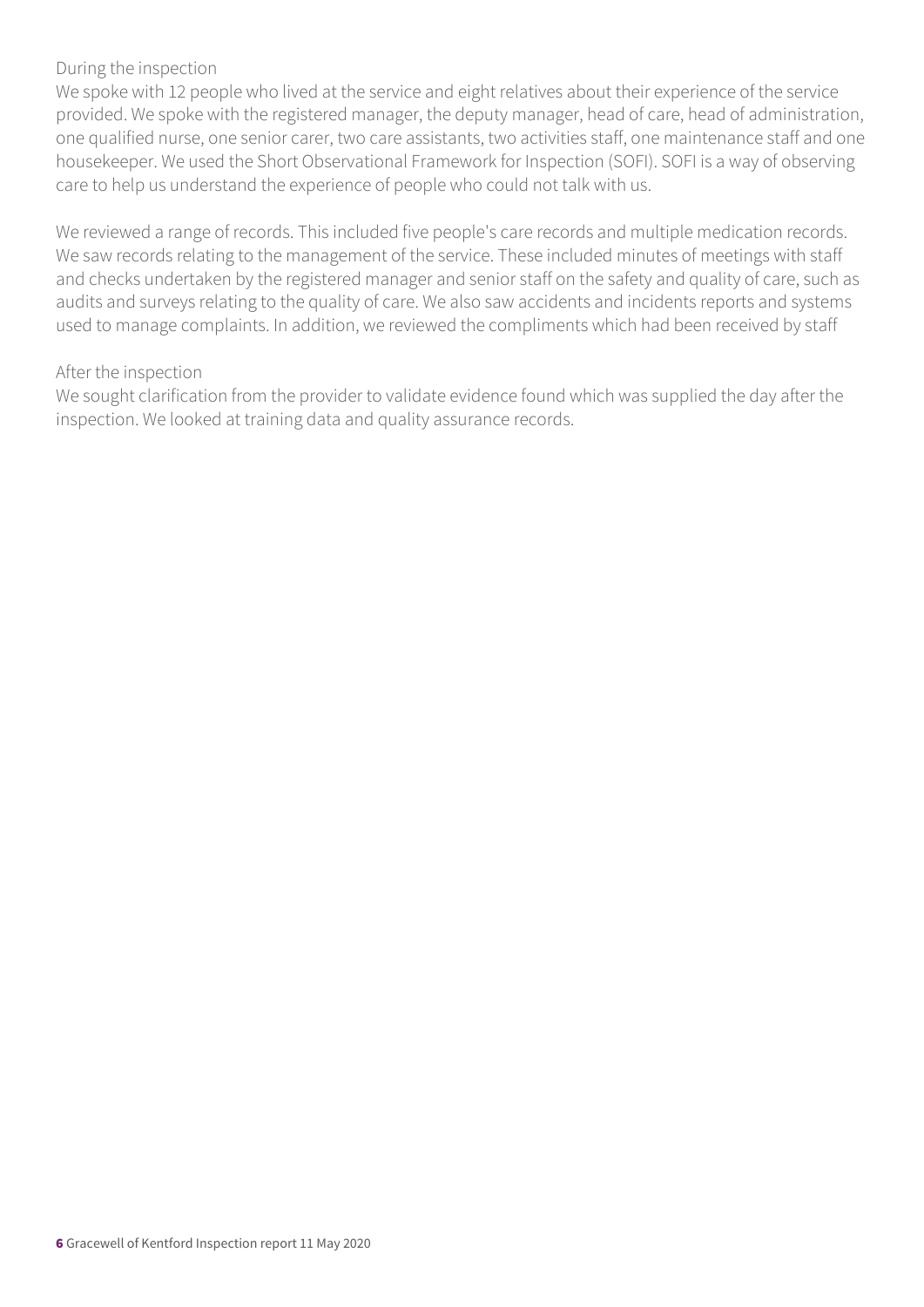### Is the service safe?

### Our findings

Safe – this means we looked for evidence that people were protected from abuse and avoidable harm.

At the last inspection this key question was rated as Good. At this inspection this key question remained the same. This meant people were safe and protected from avoidable harm.

Systems and processes to safeguard people from the risk of abuse

- People told us they continued to be kept safe by the staff who cared for them. One person said, "I'm definitely safe here. There's always someone around when I need them." Relatives informed us their family members were kept safe from harm.
- Staff demonstrated a good understanding of different types of abuse and what approach they would take in the event of any concerns. One staff member told us, "There is in-depth training on safeguarding and we can ask questions and do scenarios to develop our learning about safeguarding."
- The service had a safeguarding policy in place. People were supported by staff who understood safeguarding, what to look for and how to report concerns.

#### Assessing risk, safety monitoring and management

- Staff gave us examples of actions they took to promote people's safety. This included ensuring people had the equipment they needed to remain as safe as possible and monitoring people's health.
- Staff worked with other health and social care professionals to ensure the best way to manage people's safety was established. Staff acted on advice from speech and language specialists and other professionals to reduce the likelihood of people choking.
- Each person had a risk assessment in their care plan which gave staff the information they needed to deliver people's care safely.

### Staffing and recruitment

- There were consistently enough staff to meet people's assessed needs. Senior staff calculated from assessments of people's needs the number of staff needed to be on duty to meet people's needs.
- People told us there were sufficient staff to care for them, at the times they wanted. One person said, "You usually have to wait when you press the bell, but they do come reasonably quickly. The staff are very good and they work very hard."
- The registered manager and senor staff continued to check the suitability of staff before they commenced their employment at Kentford Manor.

### Using medicines safely

- People told us they could rely on staff supporting them to have the medicines they needed to remain well. One person told us, "They are very good on the medication."
- Staff continued to follow safe protocols for the receipt, administration and disposal of medicines.
- The registered manager and senior staff continued to regularly check people received their medicines as prescribed by speaking with them about their medicines and checking the medicine records.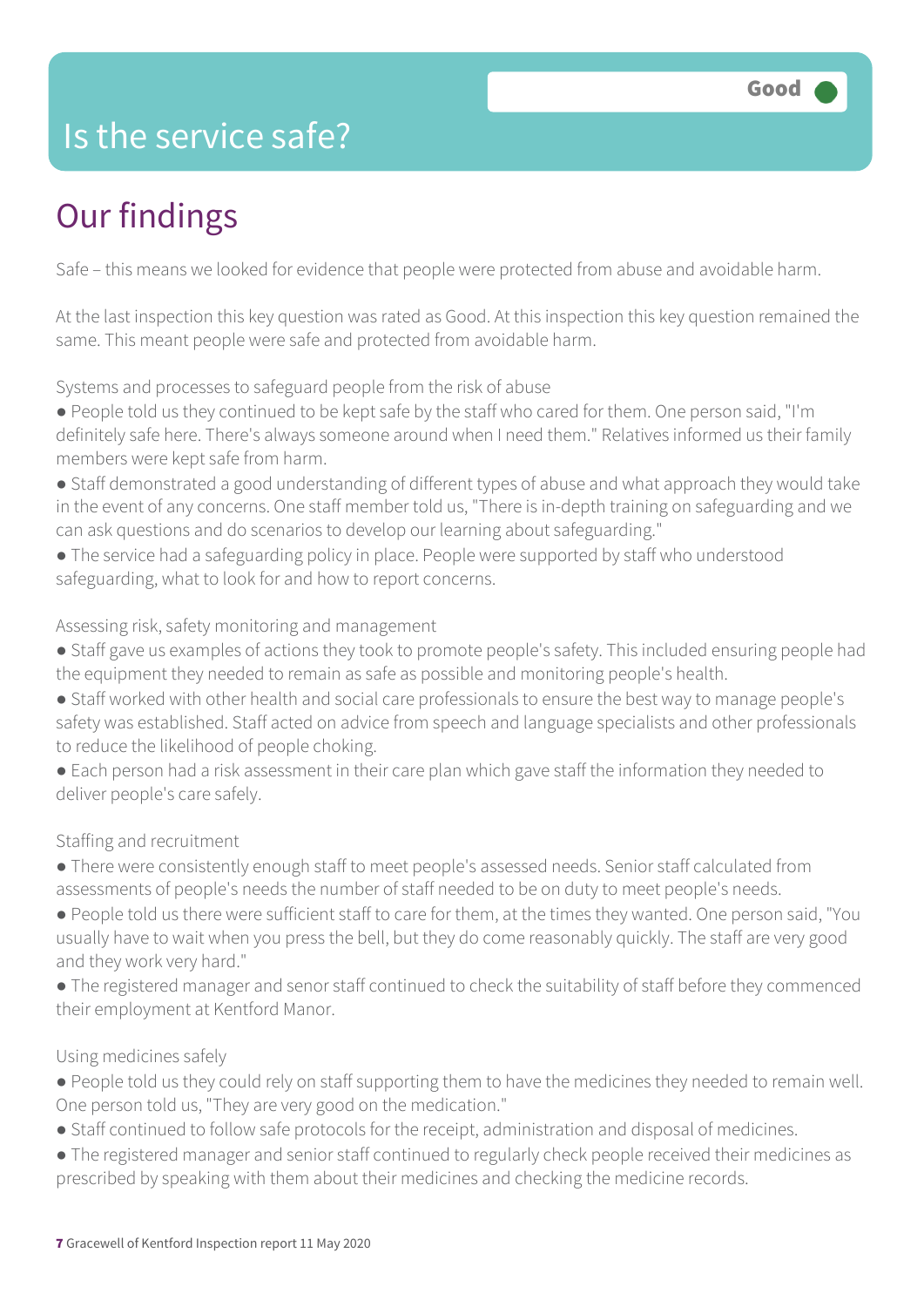Preventing and controlling infection

- The service was clean throughout and people commented upon the new carpets and how well the staff worked to maintain them.
- Staff had access to a range of equipment they needed to promote good hygiene within the Kentford Manor, such as gloves, and to reduce the likelihood of the spread of infections.

Learning lessons when things go wrong

- The registered manager or person in charge of the service held a daily meeting with the heads of department to discuss any issues and agree any required actions to resolve them at that time.
- Systems were in place to take any learning from incidents and accidents, such as people experiencing falls. The registered manager reviewed these to see if any patterns were emerging, or any preventative measures could be taken to support people further.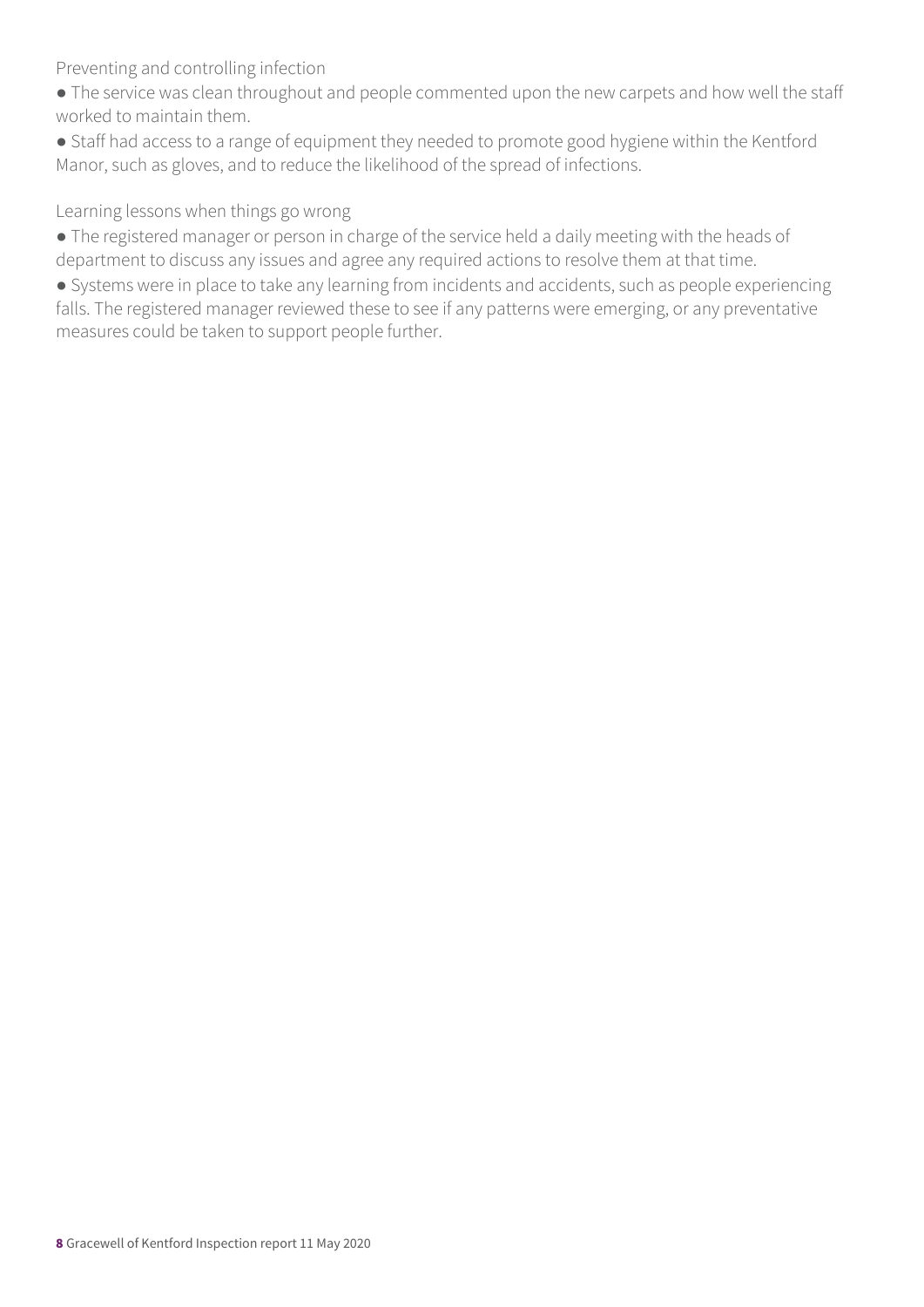### Is the service effective?

### Our findings

Effective – this means we looked for evidence that people's care, treatment and support achieved good outcomes and promoted a good quality of life, based on best available evidence.

At the last inspection this key question was rated as Good. At this inspection this key question remained the same. This meant people's outcomes were consistently good, and people's feedback confirmed this.

Assessing people's needs and choices; delivering care in line with standards, guidance and the law

- People's needs were assessed by an experienced member of staff prior to them moving into Kentford Manor to ensure their needs could be met.
- People's assessments considered their physical needs, emotional histories and their care plans were based on best practice guidelines for staff to follow, for example, in relation to oral care.
- People told us about their assessments. One person said, "I can remember meeting the staff before coming here a long time ago and they wanted to know all about me."

Staff support: induction, training, skills and experience

- Staff received regular supervision sessions and the qualified nurses were supported to maintain their professional registrations.
- We saw training for all staff was planned well in advanced and monitored to ensure the staff had completed the scheduled training.
- Staff told us the senior team were committed to providing them with opportunities to develop their skills and knowledge. One member of staff said, "I was very interested in a course to help me develop my care skills and the manager arranged for me to do the course."
- New staff were supported to understand how to care for people through a detailed induction programme. This included working alongside experienced staff in the first instance until the staff member was assessed as competent to work on their own.

Supporting people to eat and drink enough to maintain a balanced diet

- People enjoyed a wide range of meals available, which reflected their choice. One person told us, "I think the food here is very good and there's always a choice." A relative said, "[My family member] has put on weight since coming in here. I think the food is good and they are obviously enjoying the food."
- People were encouraged to eat and drink sufficiently and people were weighed monthly or more frequently in response to staff concerns if they were losing weight.
- We saw in people's care plans the service had referred people to dieticians for their advice as necessary.

Staff working with other agencies to provide consistent, effective, timely care and supporting people to live healthier lives, access healthcare services and support

- People said they could rely on staff to promptly arrange for them to see other health and social care professionals, such as dieticians and speech and language specialists.
- People had access to doctors who visited the service at planned times but also could be contacted in the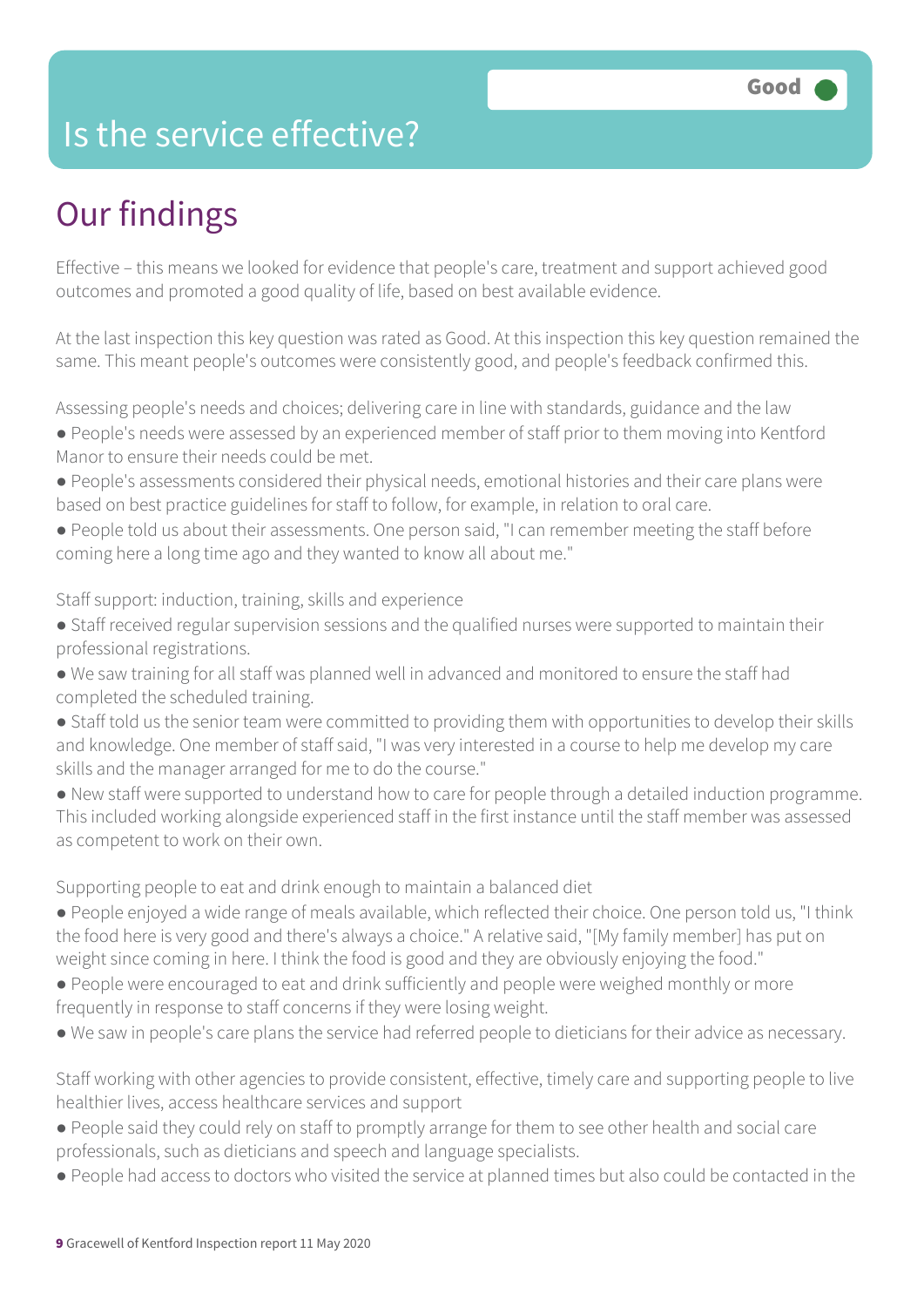event that an urgent appointment was required.

● Relatives informed us healthcare support was arranged as necessary and they were informed of the outcomes appropriately.

Adapting service, design, decoration to meet people's needs

● People were able to spend their time privately, or in more social or quieter areas, such as lounges, dining rooms, cinema area, the bar area or gardens.

● People were supported to find their way round the service through clear signage, with the use of pictures, in addition to the written word.

Ensuring consent to care and treatment in line with law and guidance

The Mental Capacity Act 2005 (MCA) provides a legal framework for making particular decisions on behalf of people who may lack the mental capacity to do so for themselves. The Act requires that, as far as possible, people make their own decisions and are helped to do so when needed. When they lack mental capacity to take particular decisions, any made on their behalf must be in their best interests and as least restrictive as possible.

People can only be deprived of their liberty to receive care and treatment when this is in their best interests and legally authorised under the MCA. In care homes, and some hospitals, this is usually through MCA application procedures called the Deprivation of Liberty Safeguards (DoLS). We checked whether the service was working within the principles of the MCA and whether any conditions on authorisations to deprive a person of their liberty had the appropriate legal authority and were being met.

● People told us staff asked for their permission before care was provided to them. One person said, "The staff ask and explain to you what they want to do."

● Staff had received training and understood how the MCA effected how they cared for and supported people.

● We found the MCA and associated DoLS were applied in the least restrictive way and authorisation correctly obtained.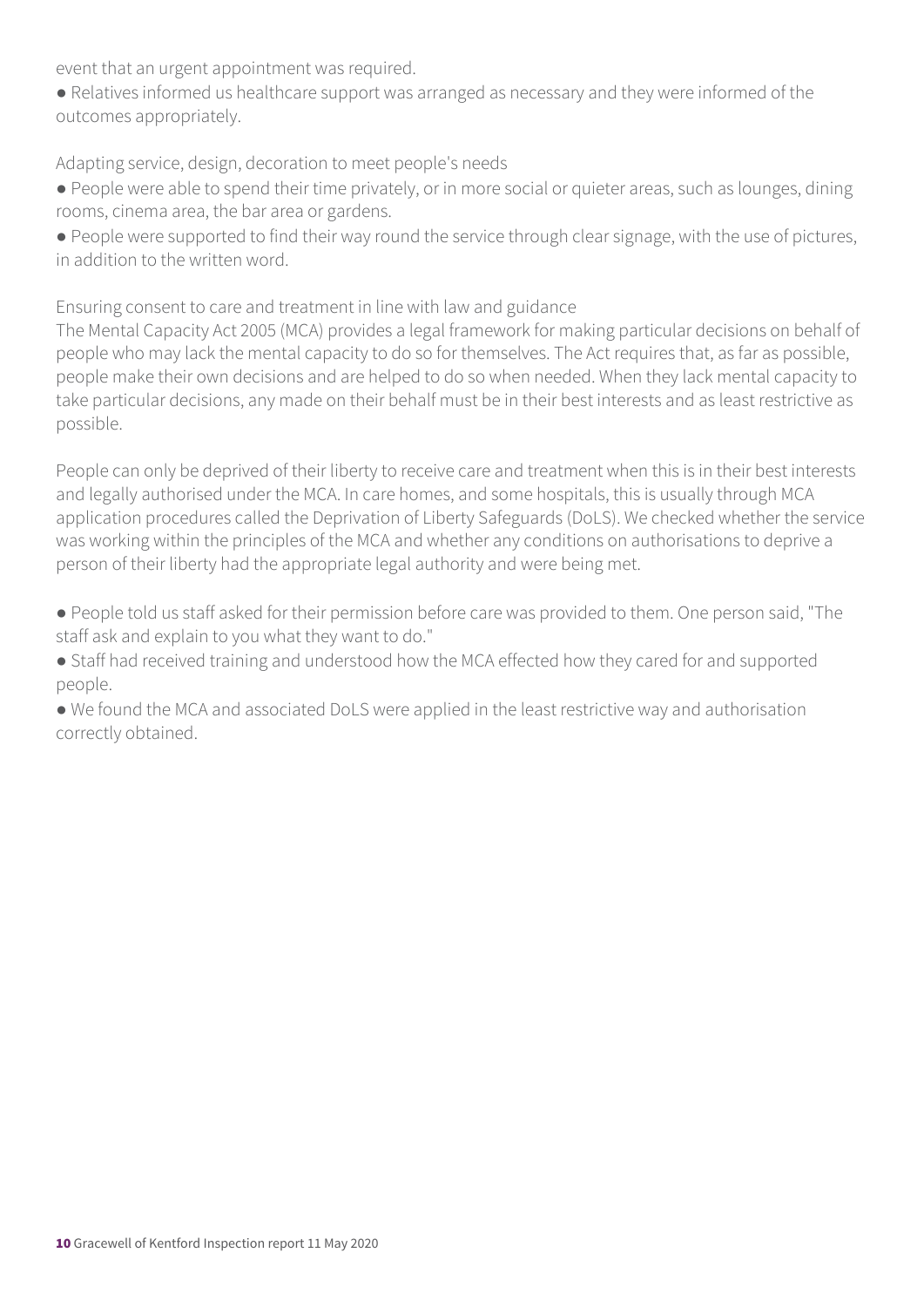### Is the service caring?

### Our findings

Caring – this means we looked for evidence that the service involved people and treated them with compassion, kindness, dignity and respect.

At the last inspection this key question was rated as Good. At this inspection this key question remained the same. This meant people were supported and treated with dignity and respect; and involved as partners in their care.

Ensuring people are well treated and supported; respecting equality and diversity

- People living at Kentford Manor told us the staff cared well for them. One person said, "The carers are very friendly and they look after us well." Another person told us, "There are some very good souls here in the staff, look after us so well."
- Each person had a care plan which clearly explained how they were to be supported and we saw staff knew people well from their interactions and respected people's choices. This created a calm and pleasant atmosphere throughout Kentford Manor.
- People's care, safety and contentment were staff's priority and staff understood people's needs while valuing them as individuals. People were comforted by any staff member when they wanted reassurance, help or a kind word. This included administration staff offering to take people to the bar area for arranged entertainments. We saw staff used their knowledge of how people liked to be reassured and were able to say the right words to comfort people.
- People's disabilities were understood by staff and incorporated into a daily routine ensuring they were supported and not made an exception. Staff tactfully checked hearing aids were working and glasses were clean and this meant unnecessary and potential embarrassing situations were avoided.
- The staff were motivated, compassionate and committed to providing a high-quality service. Our observations and comments we received from people and relatives supported this. A relative told us, "Everyone's very friendly when we come here and supportive of us also." Another relative said, "[My family member] has dementia and the staff are so kind and speak with knowledge and understanding. If they got that wrong, my [family member] would be very upset and we would all know about it, but they do not, very caring staff."
- People were supported to follow their spiritual needs. The service had regular religious events so people could pray in their home and follow their own choice of worship and religion.

Supporting people to express their views and be involved in making decisions about their care

- People were at the centre of the decision making. Staff involved people and their relatives in every aspect of their care. One person told us, "The staff here are very good. They are friendly and we have a laugh. They never shout or get annoyed. They are very caring and if you want something they will try and get it for you."
- People were encouraged to choose how they spent their day. One person said, "I can choose to join in or not with anything that is going on." The registered manager explained when recruiting staff, he was looking for staff that would be suitable to care for people in a nursing home but also to ensure they encouraged while respecting the rights of people to make decisions for themselves.
- People decided what care they wanted and told us their views were listened to. People told us they were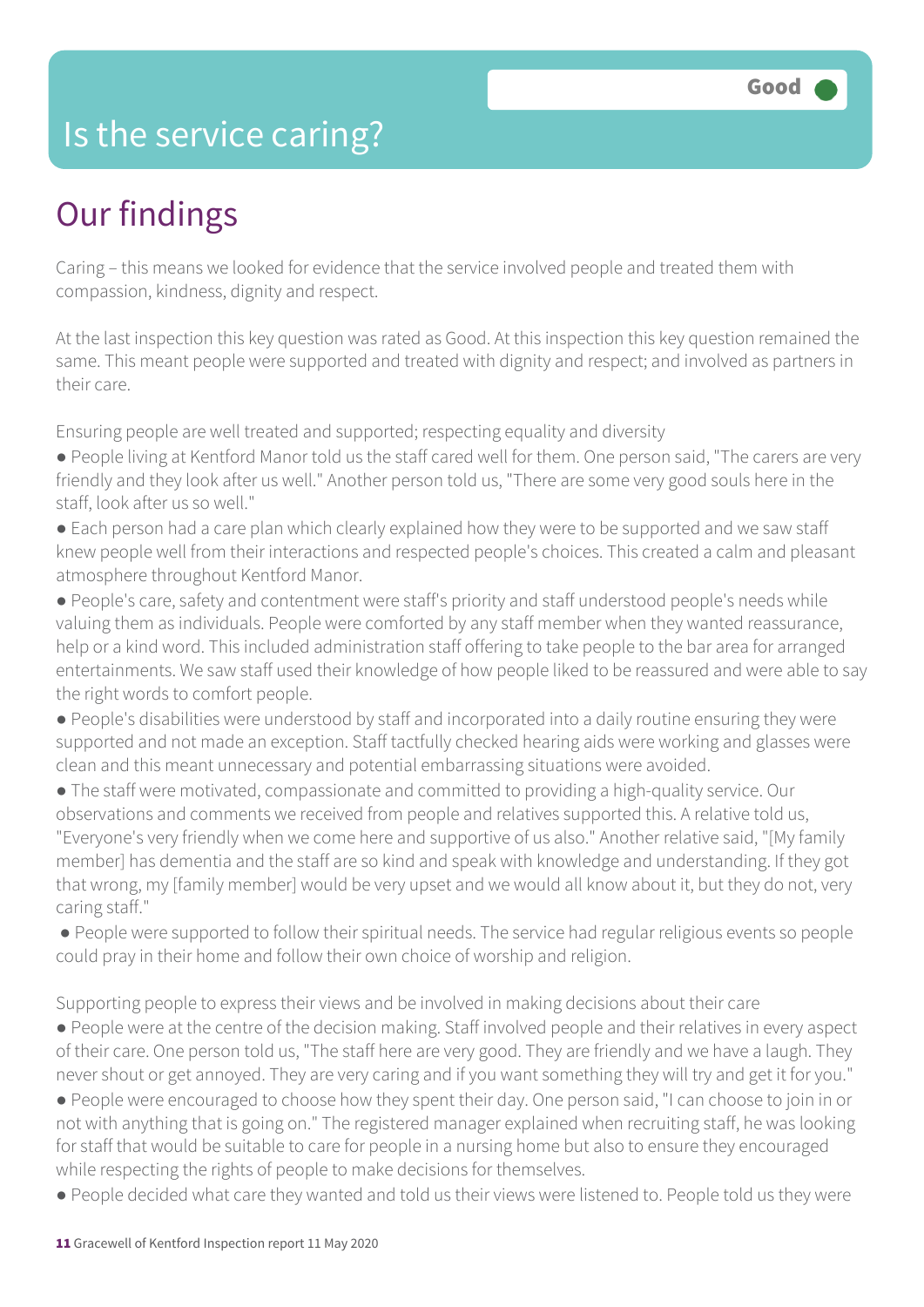encouraged to let staff know what care and support they would like at regular residents' meetings, and during one-to-one discussions with staff.

● There were many examples showing how people's decisions about their care were listened to. During the inspection an entertainer was performing in the morning singing songs and involving the people living at Kentford Manor. The choice of time had been determined by the people of the service and their views were sought after each entertainment, if they wanted the entertainer to return.

• Staff understood the positive impact involving people in planning their own care. A member of staff told us, "You must respect people's age and knowledge and we try to have understood their feelings and support their views about how their care is provided."

Respecting and promoting people's privacy, dignity and independence

● People told us there was an embedded approach by staff which ensured they were treated in a sensitive and respectful way and their rights to dignity and independence were promoted. One person said, "I was not keen to come to a nursing home, but they have not taken away my independence and help with what I need, could not be better."

● People's dignity was an essential part of the care provided by the caring staff. Kentford Manor had been designed to maximise people's dignity, such as ensuite facilities to enhance privacy. One person told us, "Staff are very particular to knock first before coming in, dignity is so important to me and it just would not do if I did not have my own lavatory."

• Staff were assigned to support the same people whenever possible so they could build a rapport with the person and know them well and in so doing help them to maintain their independence. One person told us, "When it comes to independence at my time of life the staff encouraged me to have a go at anything."

● Staff understood people's needs and through detailed care planning were able to anticipate when people could become upset or anxious. Staff responded using distraction methods based on the information recorded in the care plan. For example, walking with a person at their side, engaging in conversation and then offering a cup of tea and to continue talk about the problem.

• Staff enhanced people's well-being by applying the guidance and values demonstrated by senior staff, which focused on empowering people by involving them in choices around their independence and celebrating what they could do on their own.

• Staff gave us examples of additional work they had proactively done with other organisations, so the dignity of people living with complex care needs would be enhanced. This included sensitively finding out the reason for changes in people's continence needs and working with other organisations, to ensure people's needs were met and their dignity promoted.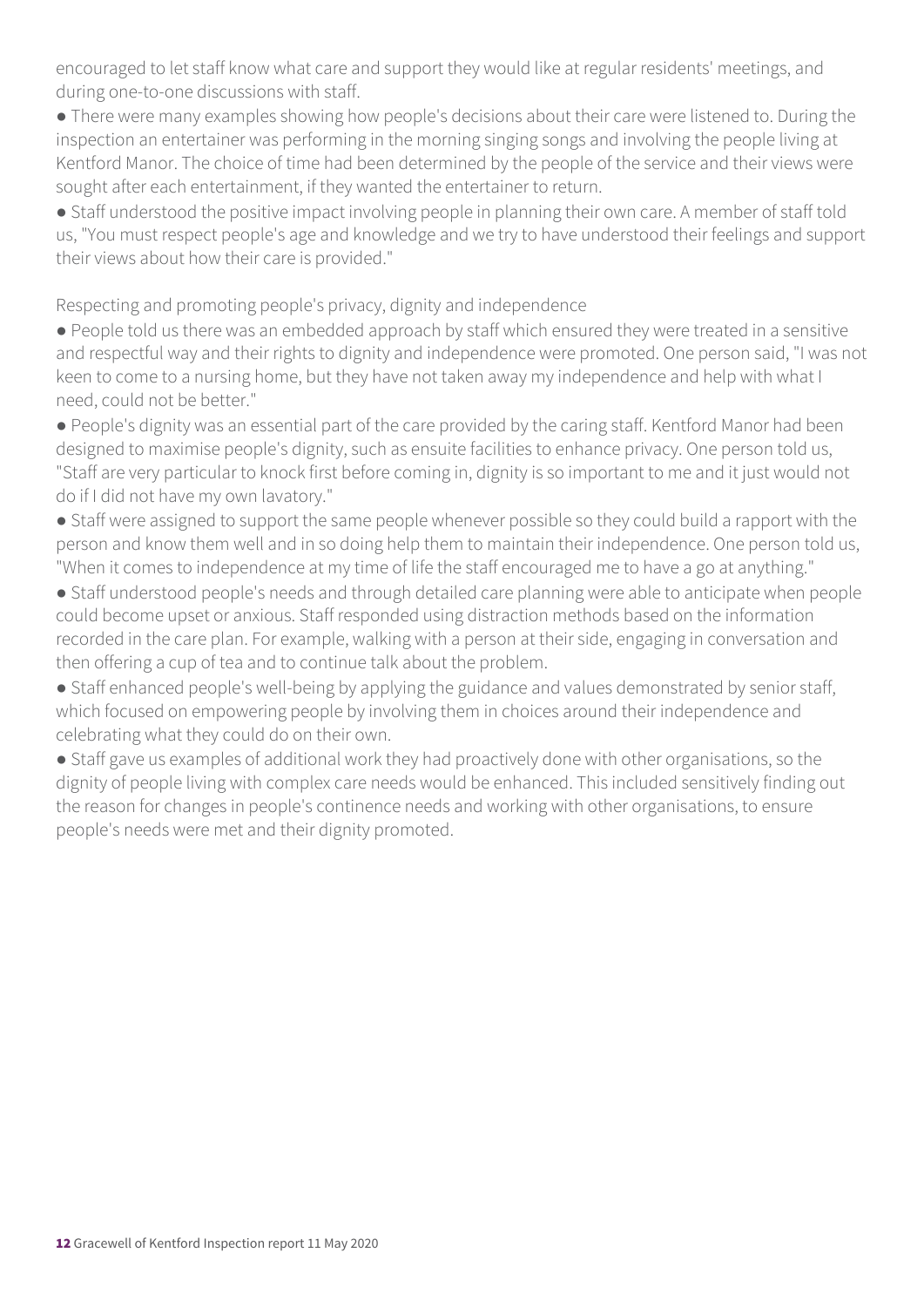### Is the service responsive?

### Our findings

Responsive – this means we looked for evidence that the service met people's needs.

At the last inspection this key question was rated as Good. At this inspection this key question has remained the same. This meant people's needs were met through good organisation and delivery.

Planning personalised care to ensure people have choice and control and to meet their needs and preferences

- People's care plans recorded their needs and risks while also reflected their care preferences and personal histories which provided staff with the information they needed to support each individual.
- In order to continue to provide personalised care, the staff arranged with each person and their families as appropriate to review the person's care needs and for these to be recorded.
- Information was available in the event of a medical emergency within the person's care plan to share with other professionals to help them understand how best to communicate with the person.

#### Meeting people's communication needs

Since 2016 onwards all organisations that provide publicly funded adult social care are legally required to follow the Accessible Information Standard (AIS). The standard was introduced to make sure people are given information in a way they can understand. The standard applies to all people with a disability, impairment or sensory loss and in some circumstances to their carers.

- People's communication needs had been assessed and plans put in place to support people, so their needs would be met. For example, people were supported to use information technology to promote effective communication.
- A range of information was available in alternative formats such as pictorial signage and large print to support people.
- People's communication needs were regularly reviewed as their needs changed.
- The service had purchased an interactive table for people to use and to help to explain their wishes and needs as well as being used for enjoyment.

Supporting people to develop and maintain relationships to avoid social isolation; support to follow interests and to take part in activities that are socially and culturally relevant to them

- People were supported to enjoy a wide range of activities and told us they had made friends with other people living at Kentford Manor and told us it was a nice and sociable place to live. One person told us, "I never feel lonely here; there's always someone to talk to and we have lots of activities."
- Staff recognised people enjoyed different activities and also provided one-to-one support for people who preferred to spend time more quietly in their rooms.
- Activity staff gave us examples of work they had done with other organisations, such as local schools to visit and entertain the people living at Kentford Manor.
- People had access to a range of interesting things to do such as jigsaws, number puzzles and newspapers to read.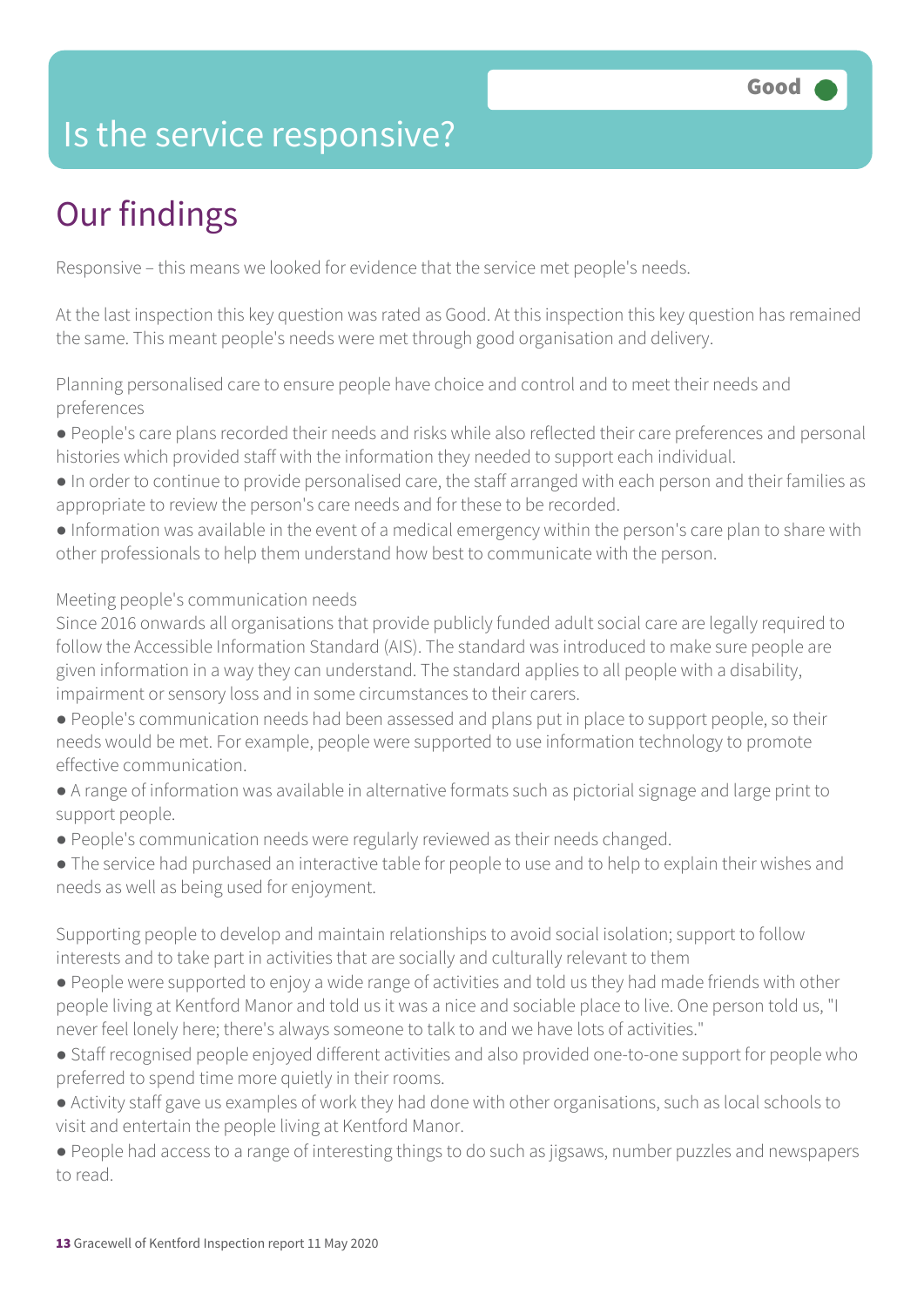● People told us their family and friends were encouraged to visit at any time.

#### Improving care quality in response to complaints or concerns

● People and relatives informed us they knew how to raise any concerns or complaints and were confident these would be listened to. One person told us, "I like the manager and he would sought out any problems."

● The service had a policy and procedure in place to manage to any complaints or concerns in the first place and then learn from these situations.

#### End of life care and support

● Within each person's care plan there was a section to record people's views regarding their end of life wishes.

● Staff used their knowledge of people's spiritual and care needs and their skills when providing end of life care.

● The service worked with other professionals such as doctors and hospice staff should this be required to support people at the end of their life to respect their wishes.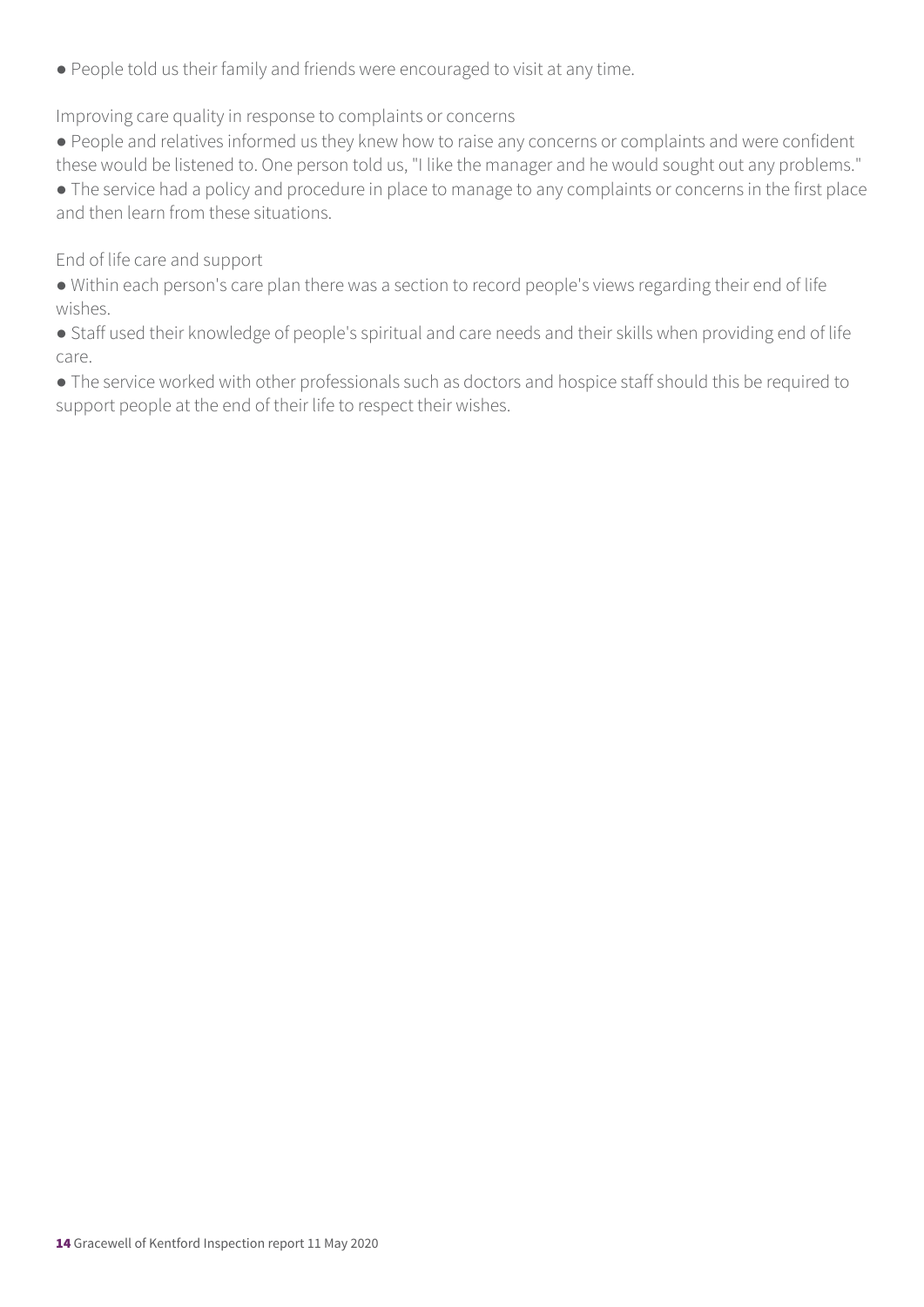### Is the service well-led?

### Our findings

Well-Led – this means we looked for evidence that service leadership, management and governance assured high-quality, person-centred care; supported learning and innovation; and promoted an open, fair culture.

At the last inspection this key question was rated as Good. At this inspection this key question has remained the same. This meant the service was consistently managed and well-led. Leaders and the culture they created promoted high-quality, person-centred care.

Promoting a positive culture that is person-centred, open, inclusive and empowering, which achieves good outcomes for people

- People were complimentary about the way the service was led by the registered manager and how staff were motivated to look after them.
- Relatives told us the home was managed well, and senior staff consistently made time to speak to them about their family member's individual care. One relative told us, "It's fantastic that we have been able to bring [my family member] here. There's such a good atmosphere."
- Staff were supported to provide good care and told us Kentford Manor was a good place to work because staff were encouraged to meet people's needs and very well supported by the senior staff.

How the provider understands and acts on the duty of candour, which is their legal responsibility to be open and honest with people when something goes wrong

- People and relatives were informed when something went wrong or there was an accident or incident. Relatives told us they were informed appropriately of any changes.
- The registered manager understood the duty of candour requirement. This requires the service to be open and honest with people and their representatives when things have not gone well.

Managers and staff being clear about their roles, and understanding quality performance, risks and regulatory requirements

- People and relatives all had confidence in the management and staff and spoke positively about them. The registered manager and staff were clear about their roles and each had a job description. The registered manager received regular support from their manager to share ideas and discuss best practice.
- Systems to monitor the quality of service were in place which included reviewing care plans, checking medicines management, health and safety and the environment. When any shortfalls were identified, action was taken to reduce the risk of reoccurrence.
- There was an on-call support service so the person in charge of the service could contact a senior person at anytime for support and advice.

Engaging and involving people using the service, the public and staff, fully considering their equality characteristics

● People and their relatives told us they saw the registered manager and senior staff regularly and had opportunities to be involved in decisions about the way the service was run. This included consultation through surveys, residents' and relatives' meetings and one to one discussion with staff. One person told us,